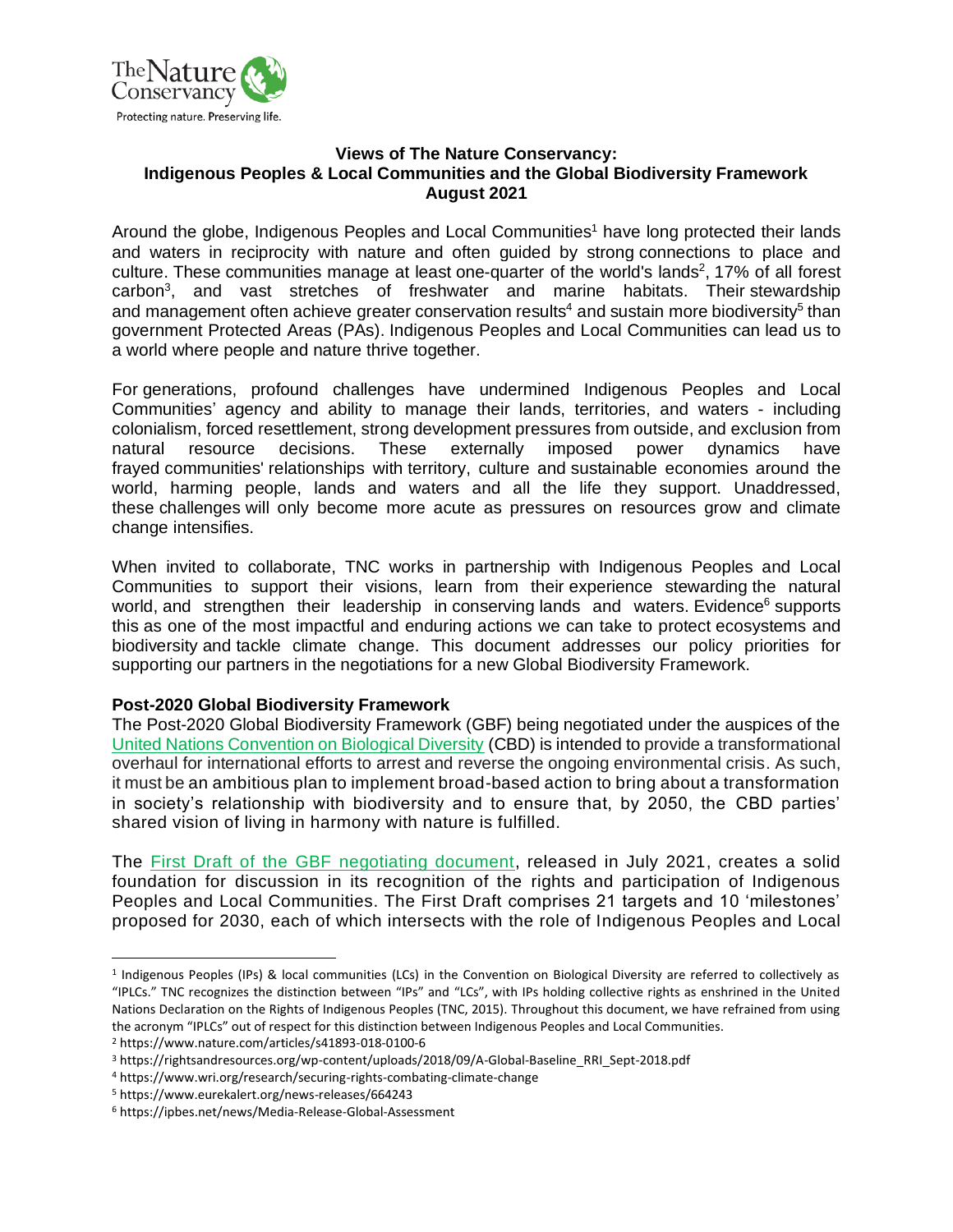Communities in some way. This text will be undergoing further refinement during the ongoing negotiations before being presented for consideration at the CBD's next meeting of its 196 Parties<sup>7</sup> at the upcoming 15<sup>th</sup> [Conference of the Parties to the CBD](https://www.cbd.int/cop/) (CBD COP15) in Kunming, China.

# **TNC Recommendations**

Considering that over a third of remaining natural lands are on territories controlled by Indigenous Peoples – and that the establishment of protected areas on land and at sea has often resulted in loss of rights over and access to territory and resources by these communities - the GBF should include stronger safeguards against rights abuses and support tenure rights and financing for community management of natural areas in the terrestrial, freshwater and marine realms. Further, it should reinforce the principle of Free Prior and Informed Consent (FPIC) in registering contributions from Indigenous Peoples and Local Communities in delivering on all of the post-2020 targets. Indigenous Peoples and Local Communities should be assured that the highest standards for human rights and FPIC have been met during this process. The GBF should further reinforce the role of Indigenous Peoples in biodiversity conservation and their rights as set forth in the United Nations Declaration on the Rights of Indigenous Peoples (UNDRIP). Regarding Indigenous Peoples and Local Communities participation, TNC supports their recommendation for enhanced partnership status, with a permanent body in the post-2020 governance arrangements, agenda and programs of work under the new GBF. TNC believes a thriving future is possible only if Indigenous Peoples and Local Communities are shaping conservation and development decisions which will be integral to the overall success of the GBF.

TNC policy is guided by the following **overarching principles** regarding Indigenous Peoples and Local Communities in the GBF:

- A rights-based approach should be applied to Indigenous Peoples and Local Communities that includes the full recognition, promotion, and respect for their rights. Indigenous Peoples are — and should be identified as — self-determined "rights-holders" not "stakeholders." 8
- The principle of FPIC for Indigenous Peoples and Local Communities should be applied.
- Safeguards to ensure these are upheld are essential to the work of the Convention. The GBF should provide stronger monitoring of protections for Indigenous Peoples and Local Communities in the monitoring and indicator annex.
- All commitments to address the biodiversity crisis should include discussions on halting all drivers of biodiversity loss, including by eliminating investments and incentives that are harmful for biodiversity and negatively impact human rights.
- Land, water, and territorial tenure security and rights should be recognized as key to addressing biodiversity loss and supporting the systems of governance and knowledge that enable biodiversity management and protection.
- The reciprocal relationship between biological and cultural diversity should be recognized.
- The inter-dependence and partnership between nature and people should be recognized.
- Indigenous Peoples' traditional knowledge should be recognized and respected.

# **GBF Target Framework**

Regarding Indigenous Peoples and Local Communities, the GBF target framework could be improved to better highlight governance and reference ensuring recognition and protection of their rights to lands, territories, resources and waters and support their customary sustainable use and

<sup>&</sup>lt;sup>7</sup> "Parties" (or singular "Parties") is the term for governments who have formally signed onto the Convention on Biological Diversity.

<sup>&</sup>lt;sup>8</sup> This reflects Indigenous Peoples recognized self-determined, collective rights as per the United Nations Declaration on the Rights of Indigenous Peoples.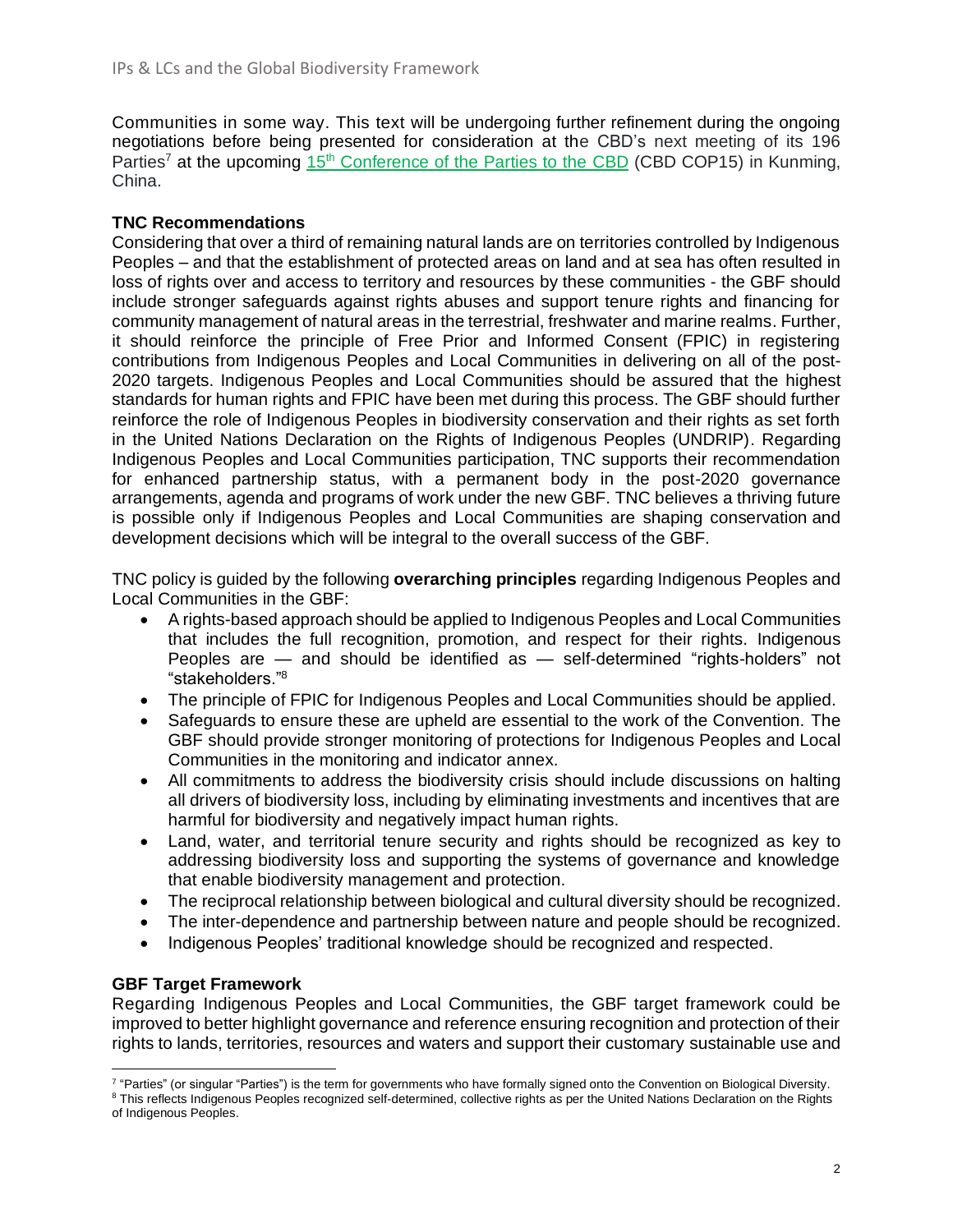management of those areas in all relevant goals and targets. TNC believes these are fundamental for the success of all GBF outcomes. As such they should come early in the GBF text, to inform all subsequent goals, milestones, targets, and monitoring components.

### **Recommendations on the Targets in the First Draft GBF**

- The GBF should emphasize the important role of Indigenous Peoples and Local Communities in biodiversity conservation on their lands and waters, and their contributions to formally designated Protected Areas (PAs)<sup>9</sup> and OECMs (Other Effective Conservation Measures)<sup>10</sup>, including Indigenous and Community Conserved Areas (ICCAs)<sup>11</sup>. We therefore recommend establishing a process for evaluation of measures to support and integrate the contribution of Indigenous Peoples and Local Communities lands, territories and waters in all Post-2020 Targets.
- With respect to securing tenure in traditional territories and recognizing Indigenous Peoples rights and management in existing designated protected areas, the GBF should not fall below the standard of Aichi Target 18.
- The First Draft of the GBF has enhanced the language supporting Indigenous Peoples and Local Community engagement in the several key Targets and as such TNC endorses the following:
	- o Target 9. *Ensure benefits, including nutrition, food security, medicines, and livelihoods for people especially for the most vulnerable through sustainable management of wild terrestrial, freshwater and marine species and protecting customary sustainable use by indigenous peoples and local communities.*
	- o Target 13. *Implement measures at global level and in all countries to facilitate access to genetic resources and to ensure the fair and equitable sharing of benefits arising from the use of genetic resources, and as relevant, of associated traditional knowledge, including through mutually agreed terms and free, prior and informed consent.*
	- o Target 20. *Ensure that relevant knowledge, including the traditional knowledge, innovations and practices of indigenous peoples and local communities with their free, prior, and informed consent, guides decision-making for the effective management of biodiversity, enabling monitoring, and by promoting awareness, education and research.*
	- o Target 21. *Ensure equitable and effective participation in decision-making related to biodiversity by indigenous peoples and local communities, and respect their rights over lands, territories and resources, as well as by women and girls, and youth.*

### **Additional Recommendations**

The Parties should

Support the draft recommendation by the Chair of  $24<sup>th</sup>$  meeting of the Subsidiary Body on Scientific, Technical and Technological Advice (SBSTTA-24) for the inclusion of Indigenous Peoples and Local Communities representatives to the proposed AHTEG for the GBF (at least seven representatives of Indigenous Peoples and Local Communities<sup>12</sup>) and ensure their full and effective participation.

<sup>9</sup> The term "Protected Area" is defined in Article 2 of the CBD as "a geographically defined area, which is designated or regulated and managed to achieve specific conservation objectives."

<sup>10</sup> Currently, Indigenous-managed areas that are not part of formal government protected area networks are defined as part of a category called "other effective area-based conservation measures" (OECMs), a category which includes private protected areas.<br><sup>11</sup> "Indigenous and Community Conserved Areas (ICCAs)" are areas in which there are close asso Peoples or a local community and a specific territory or natural resources.

 $12$  This corresponds to the 7 regions identified by Indigenous Peoples: 1) Africa, 2) Asia, 3) Arctic, 4) Latin America and the Caribbean, 5) North America, 6) Pacific, and 7) Eastern Europe, Central Europe and the Caucasus.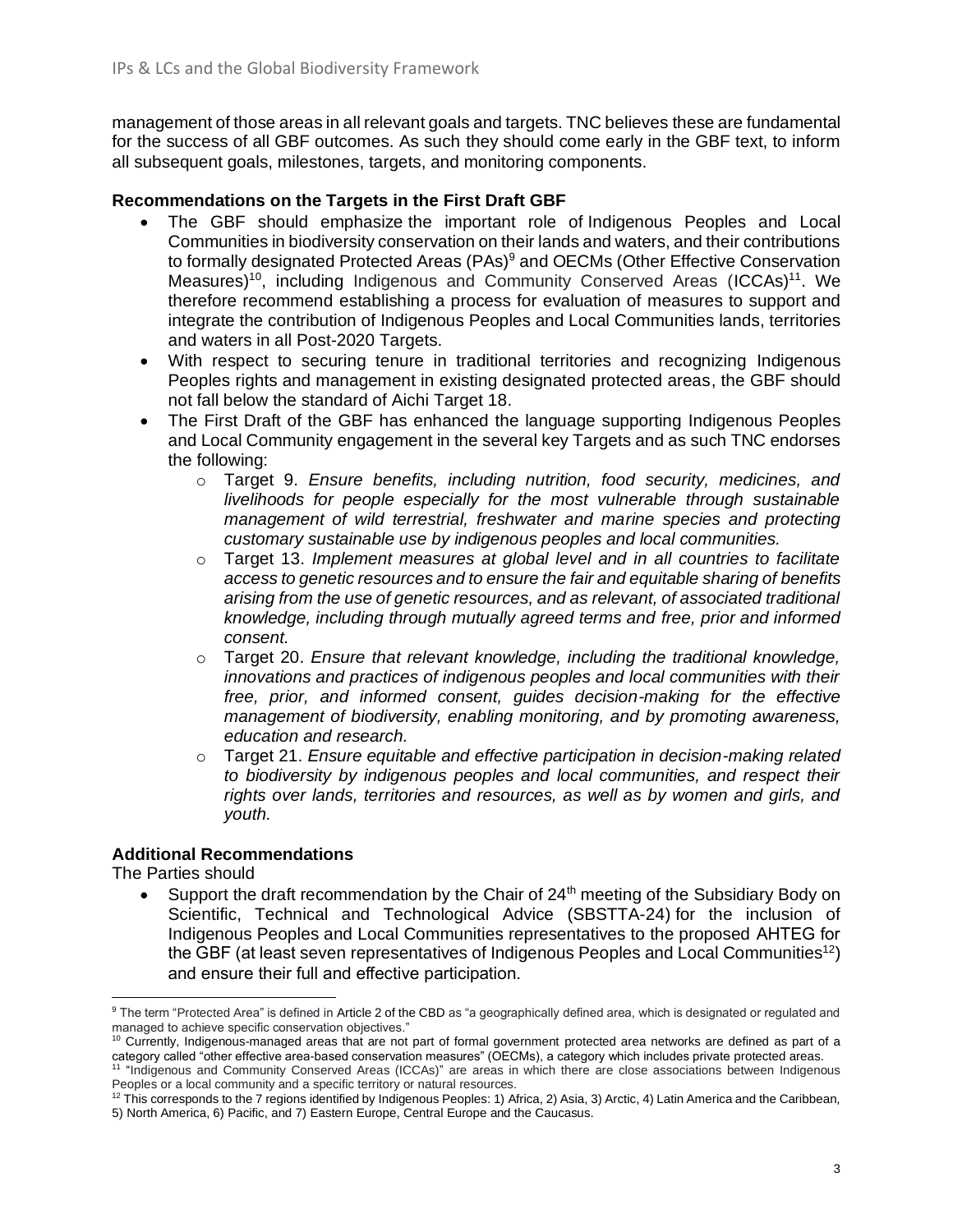- Recognize the inseparable link between the maintenance of Traditional Knowledge (TK), Biodiversity and Indigenous languages. A synergy between the International Decade of Indigenous Languages should be integrated into the GBF implementation guidance.
- Design resource mobilization mechanisms to ensure that adequate, accessible, and appropriate finance and capacity is available for Indigenous Peoples and Local Communities to fully engage in implementation of all aspects of the GBF, including for territorial planning, conservation management of species and ecosystems, participation in national policy processes and resources to support restoration and nature-based climate solutions on Indigenous Peoples and Local Communities lands.

## **Specific comments on indicators**

In the monitoring and indicator framework, Parties should

- Retain previously adopted TK indicators (on participation, land tenure, traditional livelihoods, and languages) to support monitoring of the contribution of Indigenous Peoples and Local Communities to the GBF.
- Retain the TK land tenure indicator adopted in COP decision X/43 on "Trends in land-use change and land tenure in the traditional territories of IPLCs" closely corresponds to Sustainable Development Goals (SDG)<sup>13</sup> Indicator 1.4.2. This indicator fulfills the criteria for headline indicators<sup>14</sup> related to current GBF Targets 1,3,9 and 21.
- Include indicators adopted for TK in Decisions X/43, VII/13, VII/15, XIII/28.
- Establish an Indigenous Peoples and Local Communities specific process to continue development of TK and Indigenous Peoples and Local Communities-related indicators discussed at the 11th meeting of the 8(j) Working Group and in parallel/in addition to the Ad Hoc Technical Expert Group on Indicators (AHTEG).

#### **Procedural note on virtual meetings**

For Indigenous Peoples and Local Communities a key concern for the current CBD negotiations is their full and effective participation due to the largely exclusionary virtual format that does not consider lack of internet access and connectivity issues, especially for those participants based in remote communities. Another is the very limited participation opportunities within these meetings, as the recent virtual negotiations have clearly highlighted. In previous in-person meetings, when discussing concepts and ideas, both in plenary and in contact groups<sup>15</sup>, it was not necessary to have Party support for statements by observers to have these reflected in text outcomes. (It has always been required for specific text-based suggestions.) However, at the SBSTTA-24 and 3<sup>rd</sup> Subsidiary Body on Implementation (SBI-3) negotiations it was required for anything proposed, which is a new limitation to participation. Coupled with this is the lack of possibility to directly lobby parties to be able to secure the required support. TNC strongly supports finding solutions for more inclusive participation.

### **Conclusion**

TNC is pleased with the overall progression and advancement as reflected in the current GBF draft regarding Indigenous Peoples and Local Communities. We see this reflective of the increasing recognition of their critical role in achieving the goals and targets of the GBF. TNC also recognizes that further work needs to be done as reflected in this paper. TNC will continue to monitor and support Indigenous Peoples and Local Communities proposals on an ongoing basis, actively seeking direct input to inform our positions and text suggestions.

<sup>&</sup>lt;sup>13</sup> The 17 Sustainable Development Goals (SDGs), also known as the Global Goals, were adopted by the United Nations in 2015 as a universal call to action to end poverty, protect the planet, and ensure that by 2030 all people enjoy peace and prosperity.

<sup>&</sup>lt;sup>14</sup> A minimum set of high-level indicators that capture the overall scope of the goals and targets of the GBF.

<sup>&</sup>lt;sup>15</sup> "Contact Groups" are informal working groups formed around specific agenda items in order to work on consensus building around positions and to advance work on texts.